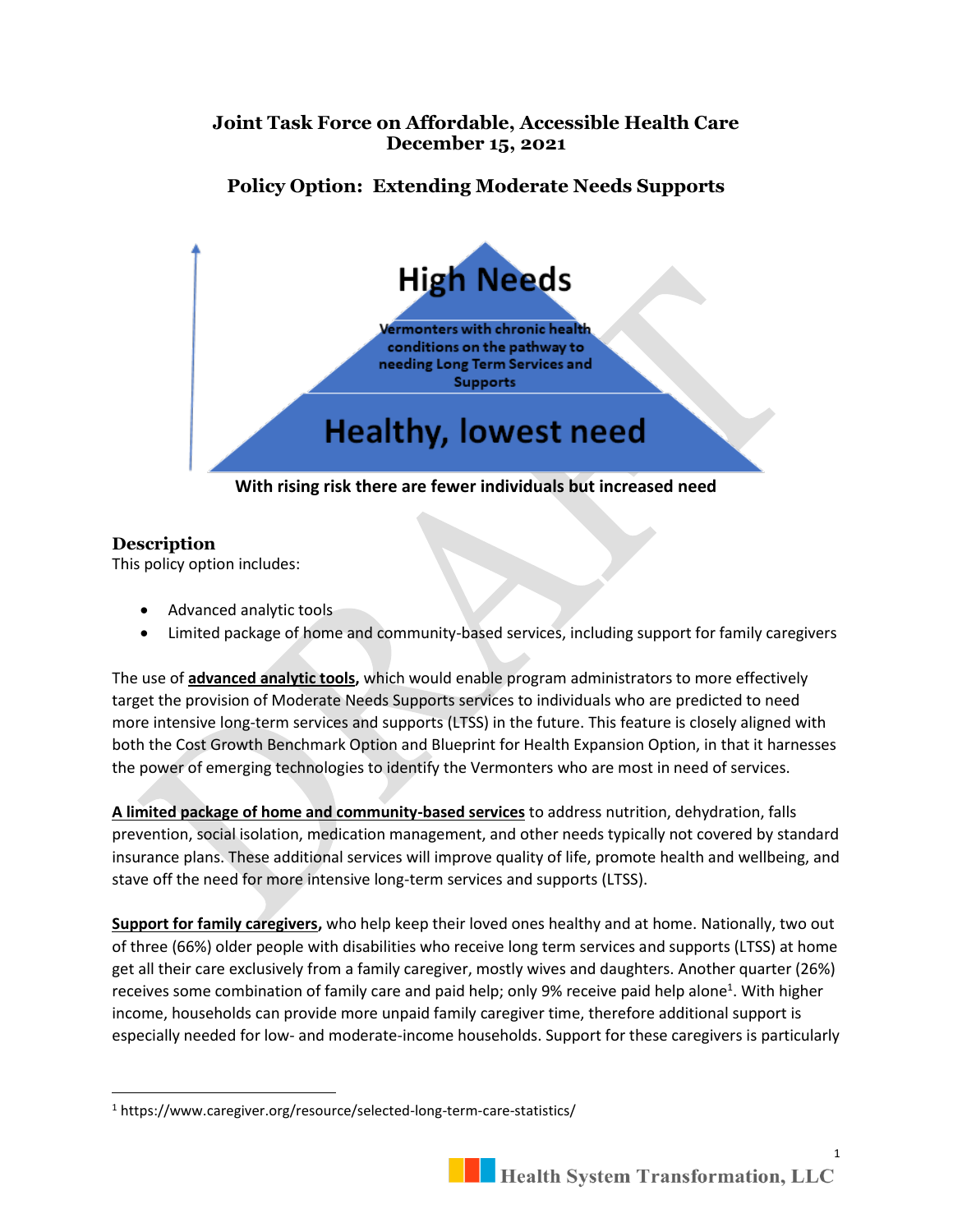important given the current healthcare workforce shortage. HST recommends adding caregiver support to this Extending Moderate Needs Supports option.

Vermont would need to consider alternatives and develop the best approach for the state. Many states are beginning to offer services and payments to family caregivers, as summarized in the table below and described in the 'What have other states done?' section.

| State         | Program<br><b>Name</b>                                 | <b>Caregiver Support</b>                                                                                                                                                                                                                                                                                                                                                                                               | <b>Maximum</b><br><b>Annual</b><br>benefit |
|---------------|--------------------------------------------------------|------------------------------------------------------------------------------------------------------------------------------------------------------------------------------------------------------------------------------------------------------------------------------------------------------------------------------------------------------------------------------------------------------------------------|--------------------------------------------|
| <b>Oregon</b> | Family<br>Caregiver<br>Assistance<br>Program           | Personal care services<br>Adult day services<br><b>Respite services</b><br><b>Emergency response systems</b><br>Special medical equipment and supplies<br>Supports for consumer direction<br>Assistive technology<br><b>Home modifications</b><br>Home delivered meals<br>Transportation<br><b>Counseling / Support Groups</b><br><b>Family Caregiver Hotline</b><br>Education and training for unpaid caregivers.     | \$6000                                     |
| Washington    | <b>Tailored</b><br>Supports for<br><b>Older Adults</b> | <b>Adult Day Care</b><br><b>Caregiver Training and Education</b><br><b>Counseling / Support Groups</b><br><b>Home Modifications</b><br>Housekeeping / Errands / Yard Work<br><b>Information Regarding Caregiving</b><br><b>Meal Delivery</b><br>Personal Emergency Response Systems<br><b>Respite Care</b><br><b>Specialized Medical Equipment / Supplies</b><br>Therapies (massage and acupuncture)<br>Transportation | \$7500                                     |
| Arizona       | Family<br>Caregiver<br>Grant<br>Program                | Information and referral<br><b>Training</b><br>Support groups<br><b>Respite</b><br><b>Home modifications</b>                                                                                                                                                                                                                                                                                                           | \$1,000                                    |
| Hawaii        | <b>Kupuna</b><br>Caregivers                            | Cash to pay for things like<br><b>Adult Day Care</b><br><b>Personal Care</b><br><b>Meal Preparation</b><br>Transportation                                                                                                                                                                                                                                                                                              | \$25000                                    |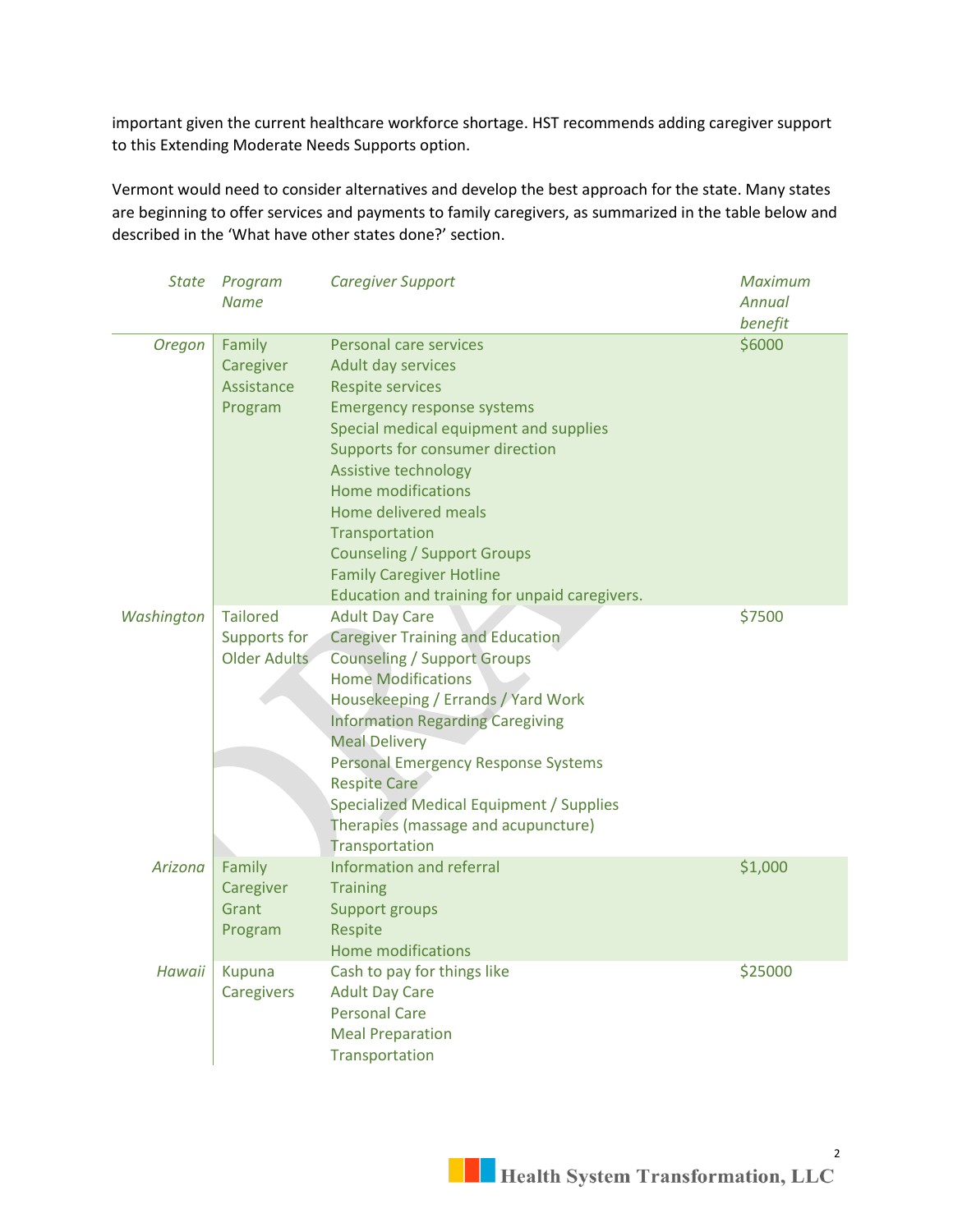The September 2021 Administration for Community Living<sup>2</sup>, outlined the following recommended 5 priority areas:

- Increased awareness of family caregiving.
- Increased emphasis on integrating the caregiver into processes and systems from which they have been traditionally excluded.
- Increased access to services and supports to assist family caregivers.
- Increased financial and workplace protections for caregivers.
- Better and more consistent research and data collection.

#### **Who will this affect?**

Vermonters with any or no health insurance, who are identified as needing home and community-based services (HCBS) by their health care providers via provider referrals and by data-driven risk stratification tools, and who are found clinically and financially eligible for the program. (Please see the attached Appendix for HST's MNG cohort analysis and extrapolation to the broader Vermont population.)

| <b>Population Group</b>                                                                                                                       | <b>Estimated</b><br>Number of<br><b>Vermonters</b> | <b>Estimated Annual</b><br>Cost <sup>3</sup> |
|-----------------------------------------------------------------------------------------------------------------------------------------------|----------------------------------------------------|----------------------------------------------|
| Vermonters who meet Moderate Needs Group (MNG)<br>clinical criteria with incomes below 300% SSI FBR and are<br>currently on the MNG wait list | $500 - 7004$                                       | \$1.7 -- \$2.4 million <sup>5</sup>          |
| Medicare Members who meet MNG clinical criteria with<br>incomes above the MNG cut off (\$2,523 per month per<br>individual) <sup>6</sup>      | $11,587 -$<br>$14,715^7$                           | \$20 -- \$25 million <sup>8</sup>            |
| Commercially insured who meet MNG clinical criteria with<br>incomes above the MNG cut off (\$2,523 per month per<br>individual) $9$           | $2,589 -$<br>$3.371^{10}$                          | \$4.5 -- \$5.9 million <sup>11</sup>         |

<sup>5</sup> The MNG average benefit for individuals receiving services between 7-1-2020 and 6-30-2021 was \$3,476.21. Multiplying by 500 and 700 provides the total cost range.

<sup>6</sup> https://www.ssa.gov/OACT/COLA/SSI.html

<sup>&</sup>lt;sup>2</sup> https://acl.gov/sites/default/files/RAISE-Initial%20Report%20To%20Congress%202021\_Final.pdf

<sup>&</sup>lt;sup>3</sup> Please see the attached Appendix for HST's MNG cohort analysis and extrapolation to the broader Vermont population

<sup>4</sup> DAIL is currently working to update the wait list

 $<sup>7</sup>$  HST started with a cohort of Vermonters identified in VHCURES as receiving the MNG benefit and ran multiple</sup> simulations accounting for demographic medical utilization information. The result is an estimate of the maximum number of individuals that would potentially access a new limited MNG benefit.

<sup>8</sup> Using a benefit figure of 50% of the MNG average, \$1,738.10, and multiplying it by the 11,587 and 14,715 figures provides the cost range. HST believes this range is the high end of the estimate and the actual eligible population in any given single year is likely to be far lower. Further research and analysis is warranted.

<sup>9</sup> https://www.ssa.gov/OACT/COLA/SSI.html

<sup>&</sup>lt;sup>10</sup> See footnote 5

<sup>&</sup>lt;sup>11</sup> See footnote 8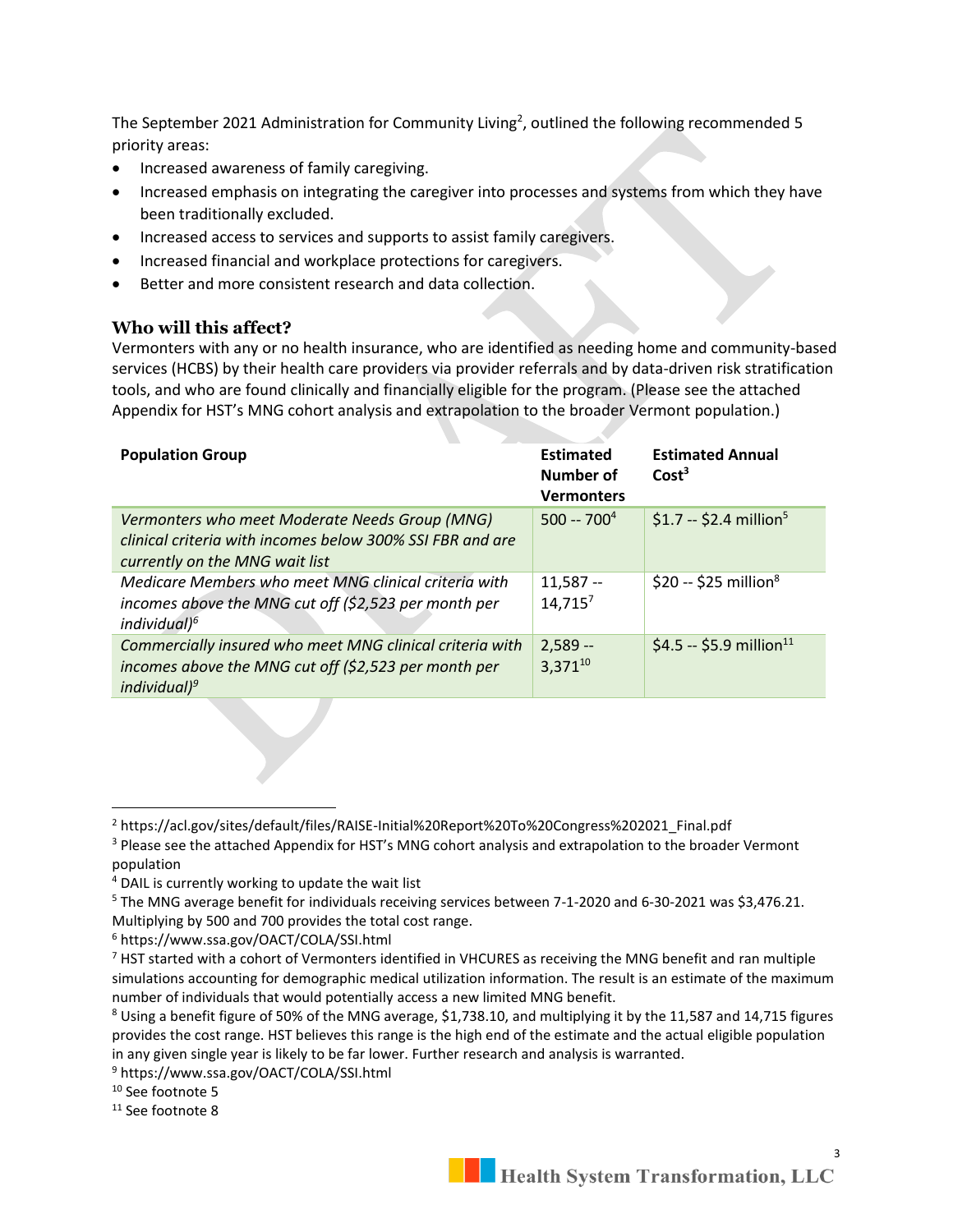#### **Why?**

The lifetime probability of becoming disabled in at least two activities of daily living or of being cognitively impaired is 68% for people age 65 and older<sup>12</sup>. Individuals who have significant needs to support their activities of daily living often need supports not covered by traditional insurance and these uncovered costs can be expensive and debilitating to family finances. A federal government study estimated that out of pocket HCBS costs from age 65 to death are approximately \$140,000 (in 2015 dollars $)^{13}$ .

Access to a limited benefit of HCBS for those people who need them but are not yet financially and clinically eligible for full Medicaid LTSS may provide the necessary supports to stave off the need for more intensive services later.

Expansion of the Moderate Needs Group is intended to reduce the total number of and extend the timeline for individuals who could ultimately become "Medically Needy" for Medicaid which, for individuals with income too high to qualify for Medicaid, requires them to "spenddown", reducing their assets, in order to become eligible for long term services and supports $^{14}$ .

#### **What has Vermont done?**

As part of the Choices for Care program administered by the Department of Disabilities, Aging and Independent Living (DAIL), Vermont offers a limited HCBS benefit to adults with "Moderate Needs" whose income is at or below 300% of the SSI payment standard after deducting recurring monthly

medical expenses and who are without available resources that are easily converted to cash. Clinical eligibility requires a functional limitation resulting from a physical condition (including stroke, dementia, traumatic brain injury, and similar conditions) or associated with aging. This program is limited by available funding and serves about 1,000 Vermonters at any one time.<sup>15</sup>

Current MNG services include:

- 1. Case Management up to 12 hrs per calendar year via the local AAA or Home Health Agency.
- 2. Homemaker up to  $6$  hrs per week via the local Certified Home Health Agency
- 3. Adult Day up to 50 hrs/week.

Eligibility for Choices for Care Highest and High needs groups, which pays for full HCBS or Nursing Facility care as well full Medicaid coverage, requires applicants to meet the clinical criteria for nursing home level of care and financial criteria with specific income and asset limitations.

4. Flexible Funds – Small amount of flexible spending funds through the chosen case management agency.

<sup>12</sup> https://www.ncbi.nlm.nih.gov/pmc/articles/PMC8040099/

<sup>13</sup> https://aspe.hhs.gov/reports/long-term-services-supports-older-americans-risks-financing-research-brief-0

<sup>14</sup> https://aspe.hhs.gov/reports/analysis-pathways-dual-eligible-status-final-report-0

<sup>15</sup> [Moderate Needs Services | Adult Services Division \(vermont.gov\)](https://asd.vermont.gov/services/moderate-needs-services)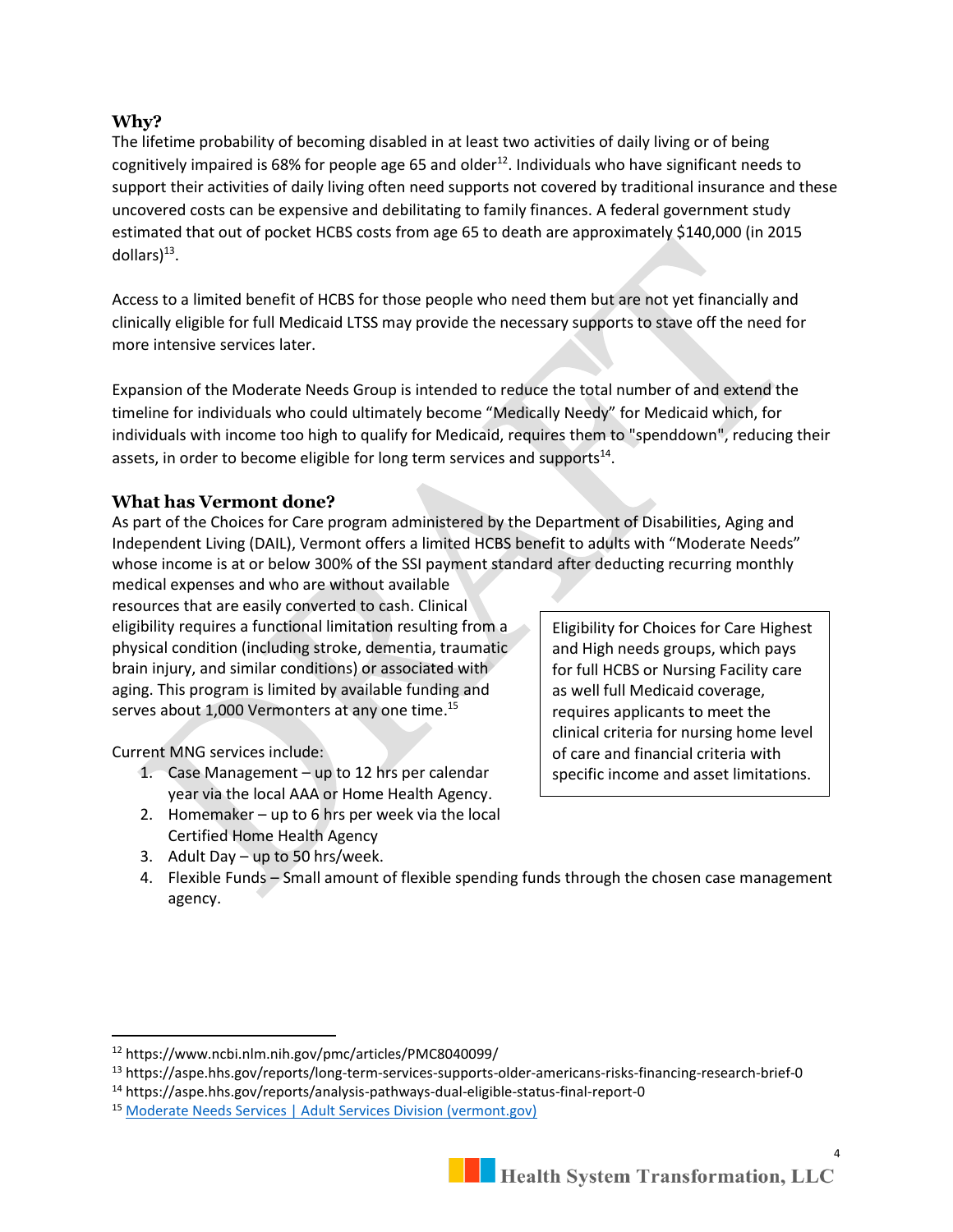#### **What have other states done?**

HCBS services for individuals not financially eligible for Medicaid or that don't quite meet nursing home level of care:

- **Oregon** submitted a request to CMS on November 1, 2021 for an 1115 Demonstration Waiver that creates a federally matched program; Oregon Project Independence (OPI) and a new Family Caregiver Assistance Program (FCAP) for older adults and adults with physical disabilities who are not currently accessing Medicaid programs. These programs provide limited services and supports to individuals at risk of entering the Medicaid long-term services and supports system, with the intent to assist individuals to either avoid or delay entering the Medicaid system. Adults with incomes up to 400% of the Federal Poverty Level (FPL) who pass a resource test and meet certain clinical eligibility criteria would be eligible, with a projected enrollment of up to 4,500 individuals in OPI and up to 1,800 individuals and their caregivers in the FCAP. The member per month (PMPM) cost is projected to be \$289 for OPI and \$500 for FCAP, and the state is projecting a small savings to the Medicaid program at the end of a 5 year demonstration period $^{16}$ .
- The Kupuna Care program (KC) is a **State of Hawaii**-funded program that provides community-based long-term care services. It is intended to provide in-home services to impaired elders, starting at age 60, who fall into the "gap group." These are elders who do not qualify for other government programs and do not have private assistance to help. This normally includes those with financial resources not high enough to afford the high cost of private-pay services, but not low enough to qualify for regular Medicaid or have levels of care not high enough to qualify for long term care Medicaid<sup>17</sup>. Approximately \$9M was budgeted in 2020 and varying numbers of individuals were served, depending on the service, from approximately 700 for personal care services to 3,900 for case management and home delivered meals<sup>18</sup>.
- In September 2021 **California** released its list of "In Lieu of Services" for their Medicaid program, Medi-Cal<sup>19</sup>. These include services available to Medi-Cal beneficiaries that are intended to address social determinants of health, which would otherwise not be available but are offered as a less expensive and potentially more effective 'upstream' alternative to an existing state plan service. Included are services that would align with the Vermont Moderate Needs Expansion Option:
	- o Respite Services
	- o Day Habilitation Programs
	- o Personal Care and Homemaker Services
	- o Environmental Accessibility Adaptations (Home Modifications)
	- o Medically Supportive Food/Meals/Medically Tailored Meals
- As part of their 1115 demonstration waiver, **North Carolina** is in the process of standing up 'Health Opportunities Pilots'<sup>20</sup> which will test the effectiveness of providing new services to Medicaid beneficiaries that address certain social determinants of health, including housing modifications, access to healthy foods, and interpersonal violence.

<sup>16</sup> https://www.medicaid.gov/medicaid/section-1115-demonstrations/downloads/or-1115s-projectindependenceapplication-pa.pdf

<sup>17</sup> https://www.elderlyaffairs.com/site/454/services\_faq.aspx

<sup>18</sup> https://health.hawaii.gov/opppd/files/2020/12/EOA\_LEG-REPORT-2020-w\_attachment-12.21.20.pdf

<sup>19</sup> https://www.dhcs.ca.gov/Documents/MCQMD/ILOS-Policy-Guide-September-2021.pdf

<sup>&</sup>lt;sup>20</sup> https://www.ncdhhs.gov/about/department-initiatives/healthy-opportunities/healthy-opportunities-pilots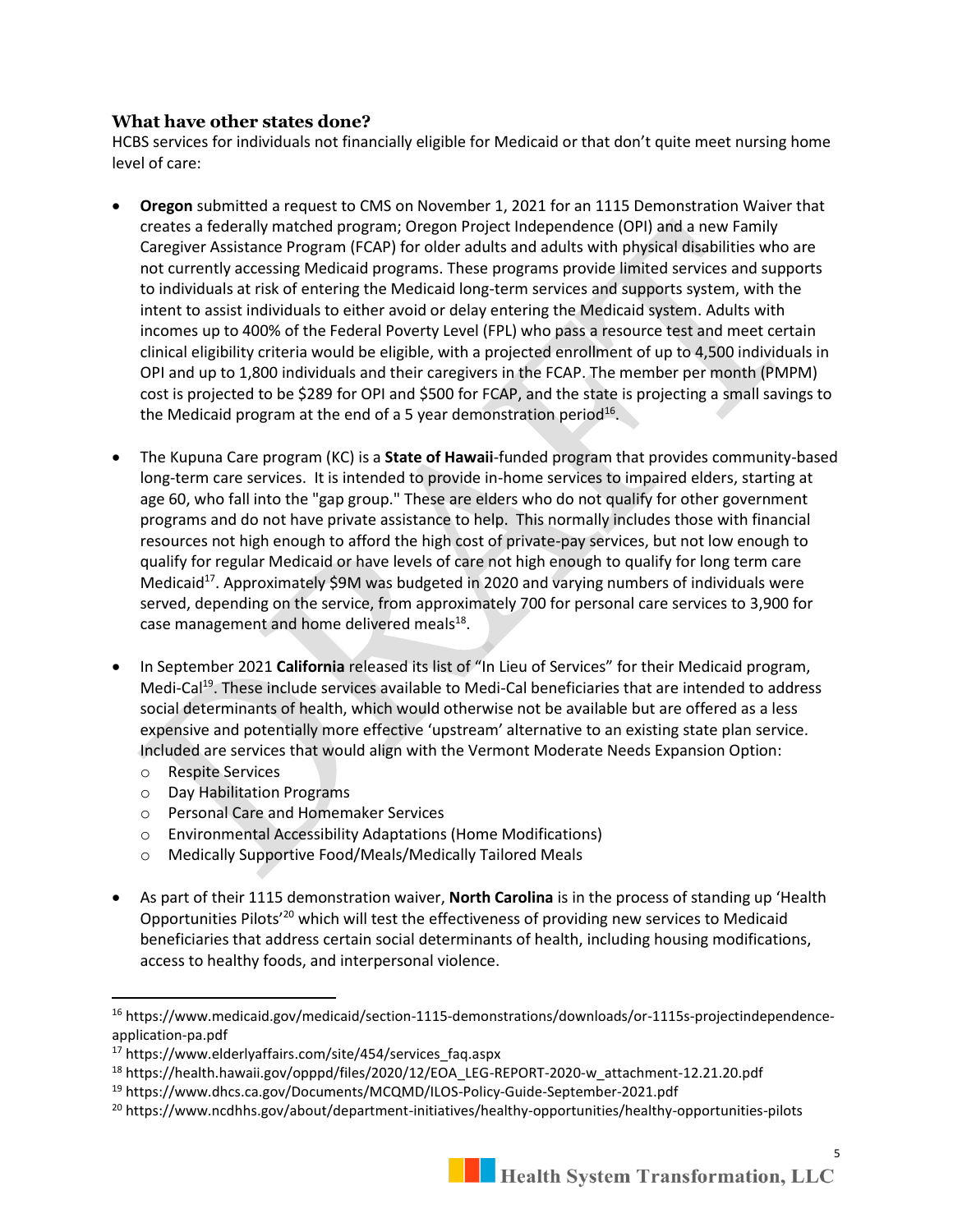#### *Additional Support for Caregivers:*

- **Washington State's** Tailored Supports for Older Adults (TSOA) is a program authorized under their 1115 waiver that provides services to support unpaid caregivers and provides a small personal care benefit to people who don't have an unpaid family caregiver to help them. It creates a new eligibility category and benefit package for people age 55 or older who are at risk of needing long-term services and supports in the future who don't currently meet Medicaid financial eligibility criteria<sup>21</sup>. Quarter 2 of 2021 enrollment was 3,544 dyads and 6,631 individuals, at a cost of \$5.5M.<sup>22</sup>
- **Arizona's** Family Caregiver Grant Program<sup>23</sup> supports friends and family caring for Arizonans with incomes up to \$75,000 for a single person or \$150,000 for a married couple with information and referral, training, support groups, respite, and home modifications. Grants are capped at \$1,000 and the administration has requested \$325K in their 2023 budget $^{24}$
- **Hawaii's** Kupuna Caregivers program helps family caregivers who work at least 30 hours/week outside the home by providing up to \$70/day benefit in services that make caring for aging family members who are 60 and over more affordable and accessible. It can help pay for things like adult day care costs, home health care workers, extra help preparing meals, and transportation<sup>25</sup>. In 2019 the state budgeted \$1.5M and 114 individuals were served. A study conducted showed a reduction in caregiver burden after receiving program services, and the state has since developed a plan to maximize the number of caregivers served $^{26}$

### **Health Equity Impact**

The United States Centers for Disease Control and Prevention (CDC) describes Health Equity as "…action to ensure all population groups living within an area have access to the resources that promote and protect health<sup>"27</sup>. This option will reduce disparities and promote access by making important HCBS available to more Vermonters, regardless of insurer or income level, facilitated with the use of population health data analytics to tailor services to peoples' specific needs, reduce gaps in care, and avoid duplication of services. Further, providing needed support to family caregivers will enable more families to care for their loved ones in culturally familiar ways<sup>28</sup>. Support for family caregivers will also help alleviate workforce pressures by encouraging families to care for loved ones rather than to seek out external caregivers.

### **Alignment with other Proposed Options**

A statewide identification and stratification system can help identify Vermonters that are appropriate for limited HCBS and Caregiver Supports offered in this Moderate Needs Expansion option, as well as services provided by the Blueprint for Health and other payer and provider care coordination and care management programs. Additionally, as part of Vermont's overarching Cost Growth Target and Affordability Index, the ROI experienced via the Moderate Needs expansion can be 'booked' as savings,

<sup>&</sup>lt;sup>21</sup> https://www.hca.wa.gov/health-care-services-supports/program-administration/tailored-supports-older-adultstsoa-0

<sup>22</sup> https://www.hca.wa.gov/assets/program/quarterly-progress-report-dy5q2.pdf

<sup>23</sup> https://legiscan.com/AZ/text/SB1172/2019

<sup>24</sup> https://des.az.gov/about-des/budget-information

<sup>25</sup> http://www.careforourkupuna.com/#introducing

<sup>26</sup> https://health.hawaii.gov/opppd/files/2019/12/EOA-Annual-Legislative-Report-2019.pdf

<sup>&</sup>lt;sup>27</sup> https://www.cdc.gov/minorityhealth/publications/health\_equity/index.html

<sup>28</sup> https://acl.gov/sites/default/files/RAISE-Initial%20Report%20To%20Congress%202021\_Final.pdf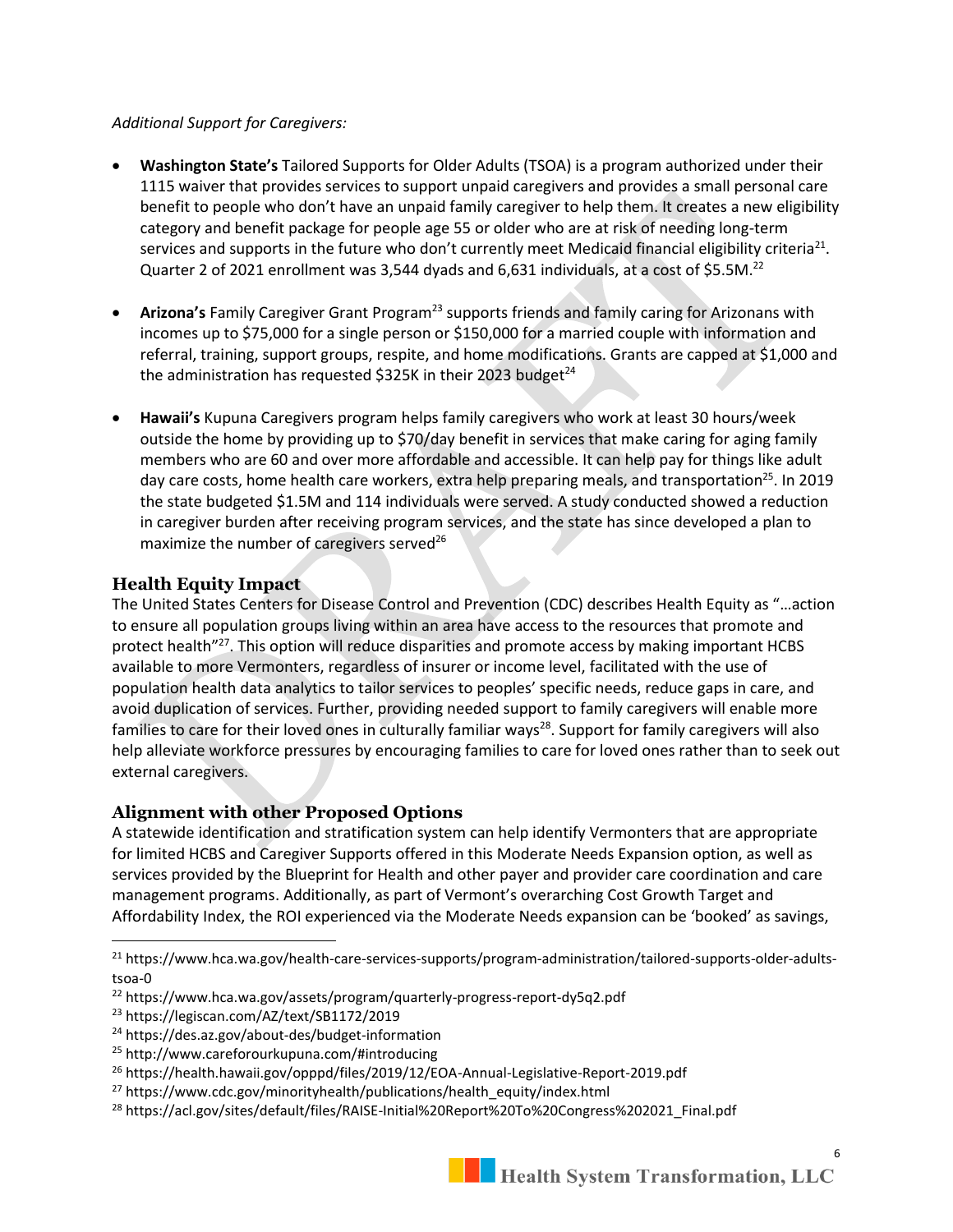along with other proven cost saving technologies and interventions, and formally used by the Green Mountain Care Board to regulate commercial health insurance premiums as well as positively impact budgets for publicly funded care.

#### **Federal Support**

- 1. Sections 30711-30713 of the Build Back Better Act would create the HCBS Improvement Program, which would provide a permanent 6 percentage point increase in federal Medicaid matching funds for HCBS. To qualify for the enhanced funds, states would have to maintain existing HCBS eligibility, benefits, and payment rates and have an approved plan to expand HCBS access, strengthen the direct care workforce, and monitor HCBS quality<sup>29</sup>.
- 2. HST believes that a detailed financial model analysis would show the potential for future savings to both the state and federal government. With that in hand, Vermont could negotiate with CMS for federal support for this option. The vehicle for that could be an amendment to Vermont's current 1115 Global Commitment for Health waiver, a separate demonstration project, or some combination of the two. Other state examples above should be reviewed in detail as part of Vermont's modeling.

#### **Further Research**

People need varying levels of MNG services, depending on their preferences, clinical condition, and other informal supports available to them. A deep dive into Vermont specific data will provide needed insight into the level of need and projected costs. A detailed analysis of Medicaid claims data specific to CFC MNG individuals and a further analysis of the Commercial and Medicare insured individuals as well as some analysis of ERISA lives would help to further define the level of need for the services suggested in this options document. There is also information available from the Washington State program which can also inform the detailed analysis of an expanded Vermont option.

<sup>&</sup>lt;sup>29</sup> [Potential Costs and Impact of Health Provisions in the Build Back Better Act | KFF](https://www.kff.org/health-costs/issue-brief/potential-costs-and-impact-of-health-provisions-in-the-build-back-better-act/#nine)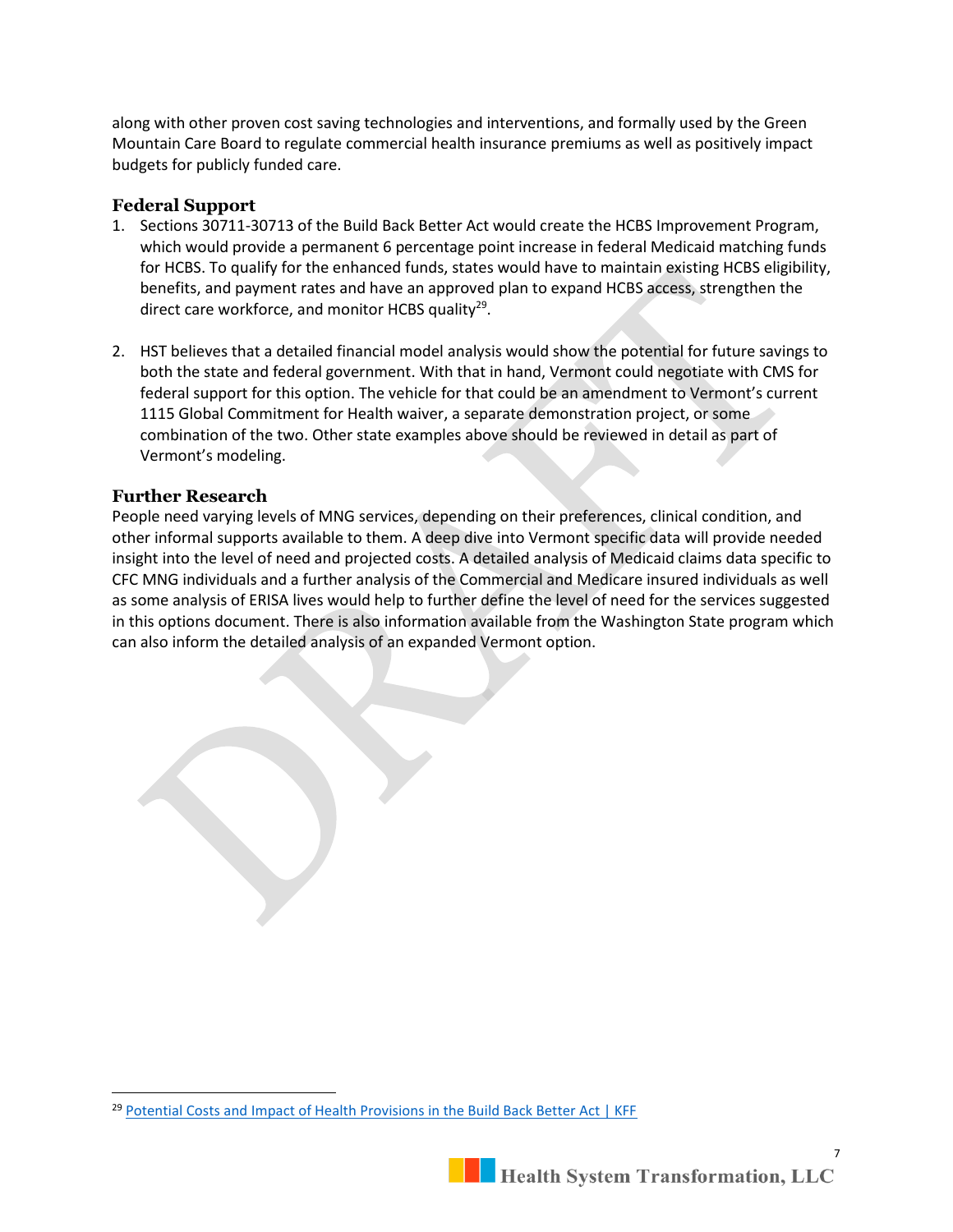### **APPENDIX**

### **Moderate Needs Group (MNG) Cohort Data Analysis<sup>30</sup>**

### **Introduction to the Methodology for the MNG Cohort**

- HST reviewed available data in the VHCURES dataset to identify individuals that were in the MNG during calendar year 2019 and then looked backwards to calendar years 2017, 2018, 2019.
- There are 328 individuals that have a WM code in their claims data in 2019. HST understands that those with a WM code in the Aid category field are a subset of the total Moderate Needs Group (MNG) population.
- Of the 328 individuals with a WM code in 2019, 306 individuals have age, insurance, and location data available.

### **MNG Cohort Figures and Analysis**



#### **Figure 1.1 The Average PMPM by Year for the MNG Cohort from 2017 to 2019**

<sup>&</sup>lt;sup>30</sup> In conducting this analysis HST relied upon the "WM" AID category code in the VHCURES database to identify a subset of approximately one third of the individuals in MNG during the study time period. It is not known if or how this subset of the MNG population may differ from the MNG population in total.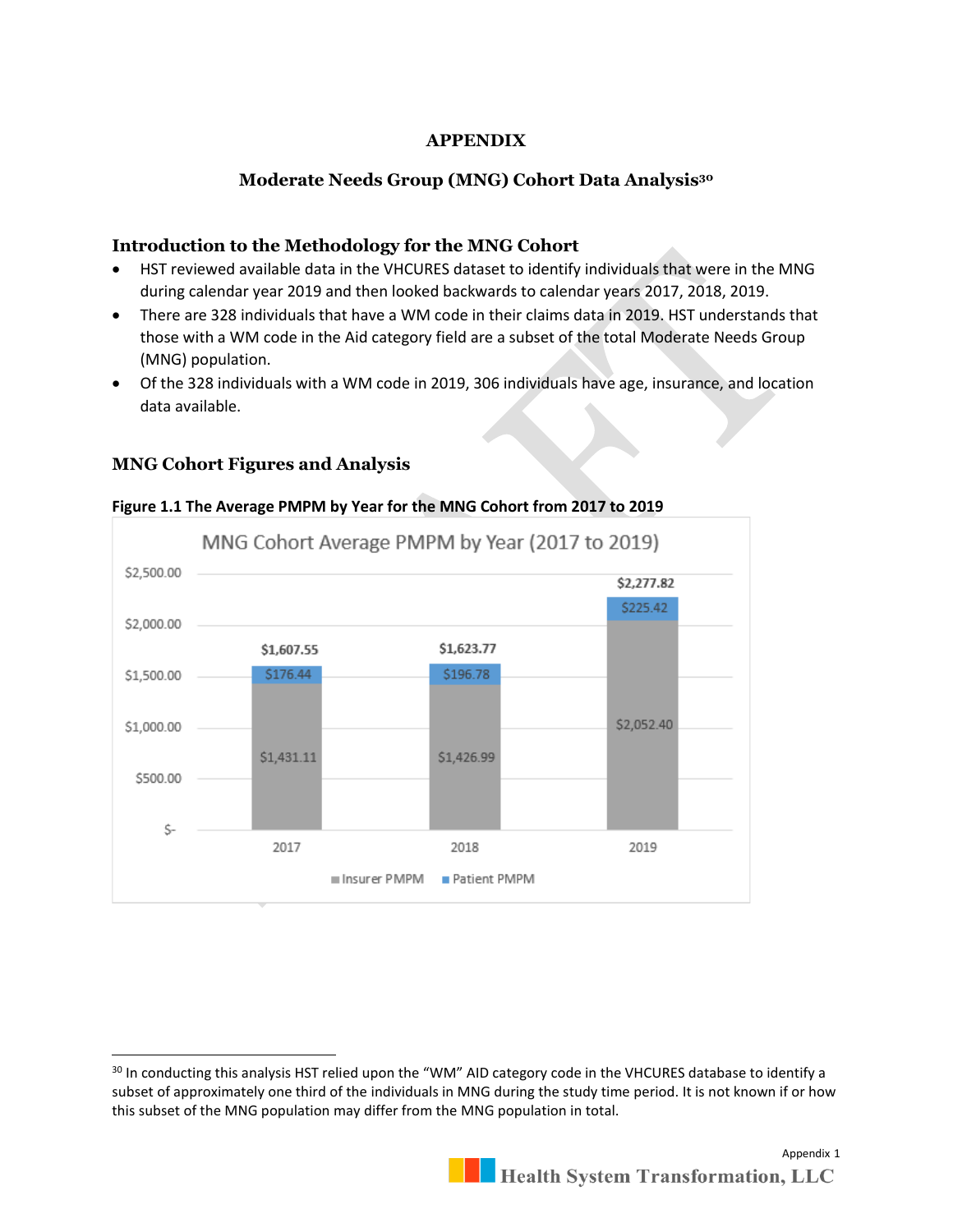

#### **Figure 1.2 The Average PMPM for the MNG Cohort from 2017 to 2019**

#### **Figure 2. Breakdown of MNG Cohort Members by County**





Cohort consists of 328 individuals with claim history; only 300 individuals have location data. Note: Grand Isle and Essex counties are excluded due to small cell sizes.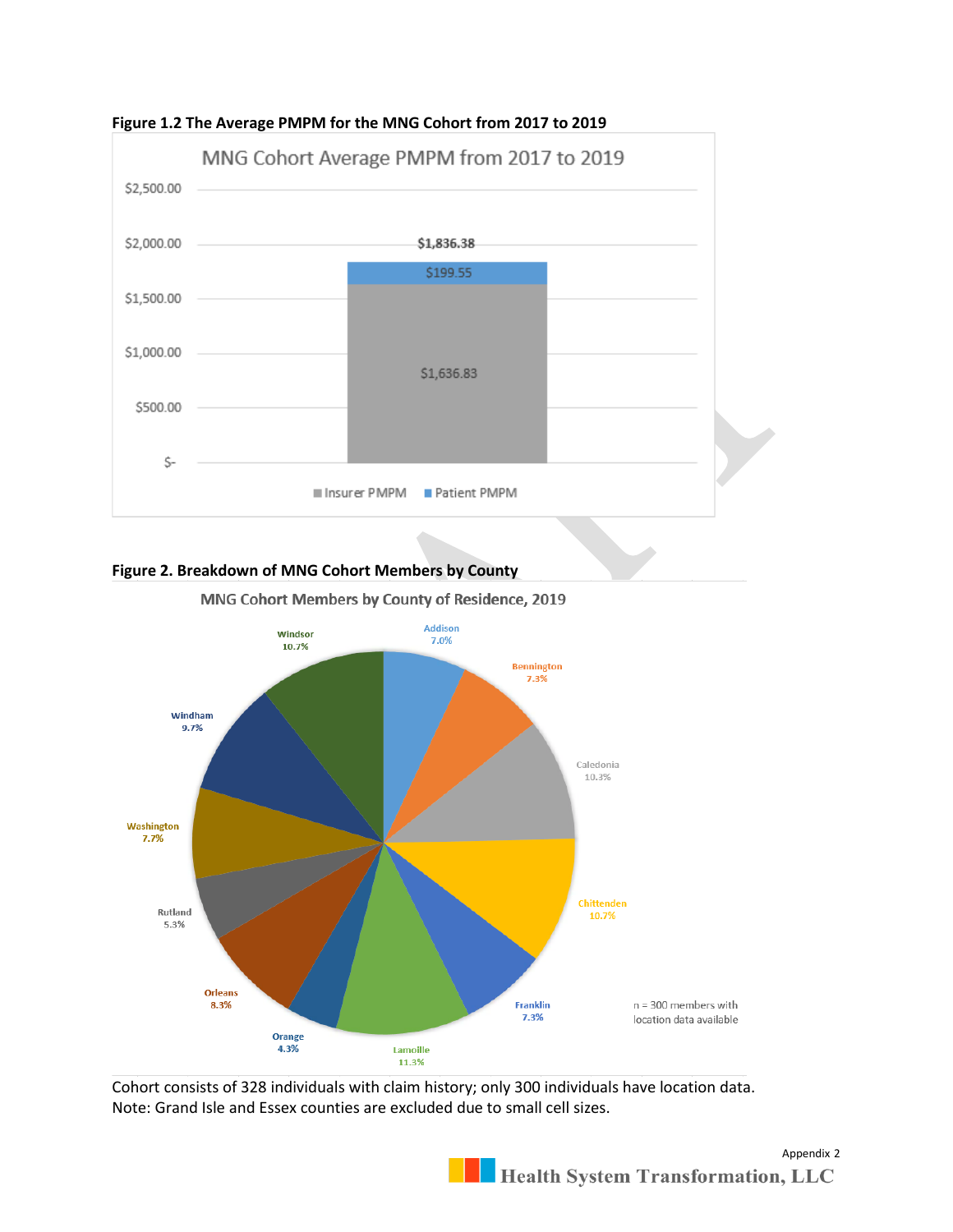

**Figure 3. Age distribution of MNG Cohort**

Note: Age data exists for 306 individuals of the 328 individuals MNG Cohort.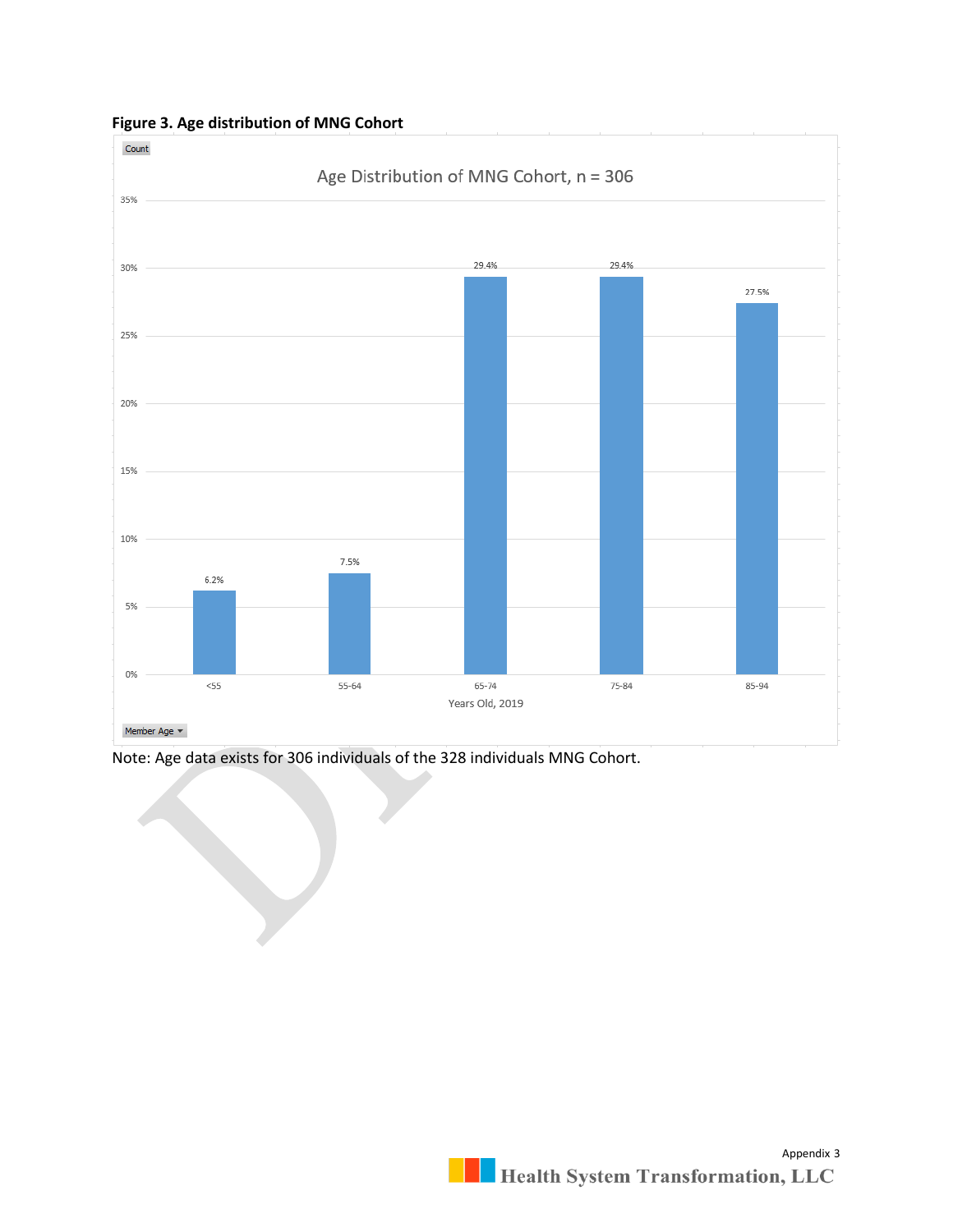#### **Figure 4. Top Hospital Diagnoses for MNG Cohort**

HST reviewed the top 37 hospital diagnoses from the MNG Cohort and selected the Ambulatory Care Sensitive Conditions (ACSC) and Mental Status Conditions that have a high likelihood of identifying potential individuals with clinical needs similar to those in the MNG cohort in the total VHCURES population (as of December 2019). The list of the top conditions is included below:

| <b>Row Labels</b>                                   | $\downarrow$ Distinct Count of id |  |
|-----------------------------------------------------|-----------------------------------|--|
| <b>ESSENTIAL PRIMARY HYPERTENSION</b>               | 89                                |  |
| <b>SHORTNESS OF BREATH</b>                          | 84                                |  |
| <b>ENCOUNTER FOR IMMUNIZATION</b>                   | 81                                |  |
| UNSPECIFIED ESSENTIAL HYPERTENSION                  | 80                                |  |
| OTHER LONG TERM CURRENT DRUG THERAPY                | 76                                |  |
| OTHER AND UNSPECIFIED HYPERLIPIDEMIA                | 75                                |  |
| <b>COUGH</b>                                        | 75                                |  |
| <b>HYPERLIPIDEMIA UNSPECIFIED</b>                   | 73                                |  |
| OTHER MALAISE AND FATIGUE                           | 71                                |  |
| <b>WEAKNESS</b>                                     | 70                                |  |
| <b>CHEST PAIN UNSPECIFIED</b>                       | 70                                |  |
| NEED PROPHYLACTIC VACCINATION&INOCULATION FLU       | 67                                |  |
| PAIN IN SOFT TISSUES OF LIMB                        | 65                                |  |
| <b>DIZZINESS AND GIDDINESS</b>                      | 65                                |  |
| PERSONAL HISTORY OF OTHER SPECIFIED CONDITIONS      | 63                                |  |
| LONG-TERM (CURRENT) USE OF OTHER MEDICATIONS        | 61                                |  |
| URINARY TRACT INFECTION SITE NOT SPECIFIED          | 60                                |  |
| OTHER NONSPECIFIC ABNORMAL FINDING OF LUNG FIELD    | 59                                |  |
| PURE HYPERCHOLESTEROLEMIA                           | 59                                |  |
| <b>HEADACHE</b>                                     | 58                                |  |
| DIAB W/O COMP TYPE II/UNS NOT STATED UNCNTRL        | 57                                |  |
| LOW BACK PAIN                                       | 57                                |  |
| TYPE 2 DIABETES MELLITUS WITHOUT COMPLICATIONS      | 56                                |  |
| <b>MAJOR DEPRESSIVE DISORDER SINGLE EPISODE UNS</b> | 56                                |  |
| ANEMIA UNSPECIFIED                                  | 55                                |  |
| PERSONAL HISTORY OF NICOTINE DEPENDENCE             | 54                                |  |
| PERSONAL HISTORY OF OTHER SPECIFIED DISEASES        | 54                                |  |
| LOCALIZED EDEMA                                     | 54                                |  |
| ASHD NATIVE CORONARY ARTERY W/O ANGINA PECTORIS     | 54                                |  |
| ESSENTIAL HYPERTENSION, BENIGN                      | 54                                |  |
| <b>UNSPECIFIED ANEMIA</b>                           | 51                                |  |
| LUMBAGO                                             | 51                                |  |
| UNSPECIFIED ABDOMINAL PAIN                          | 50                                |  |
| <b>OTHER FATIGUE</b>                                | 50                                |  |
| <b>UNSPECIFIED BACKACHE</b>                         | 50                                |  |
| ALTERED MENTAL STATUS UNSPECIFIED                   | 49                                |  |
| LONG TERM CURRENT USE OF ASPIRIN                    | 49                                |  |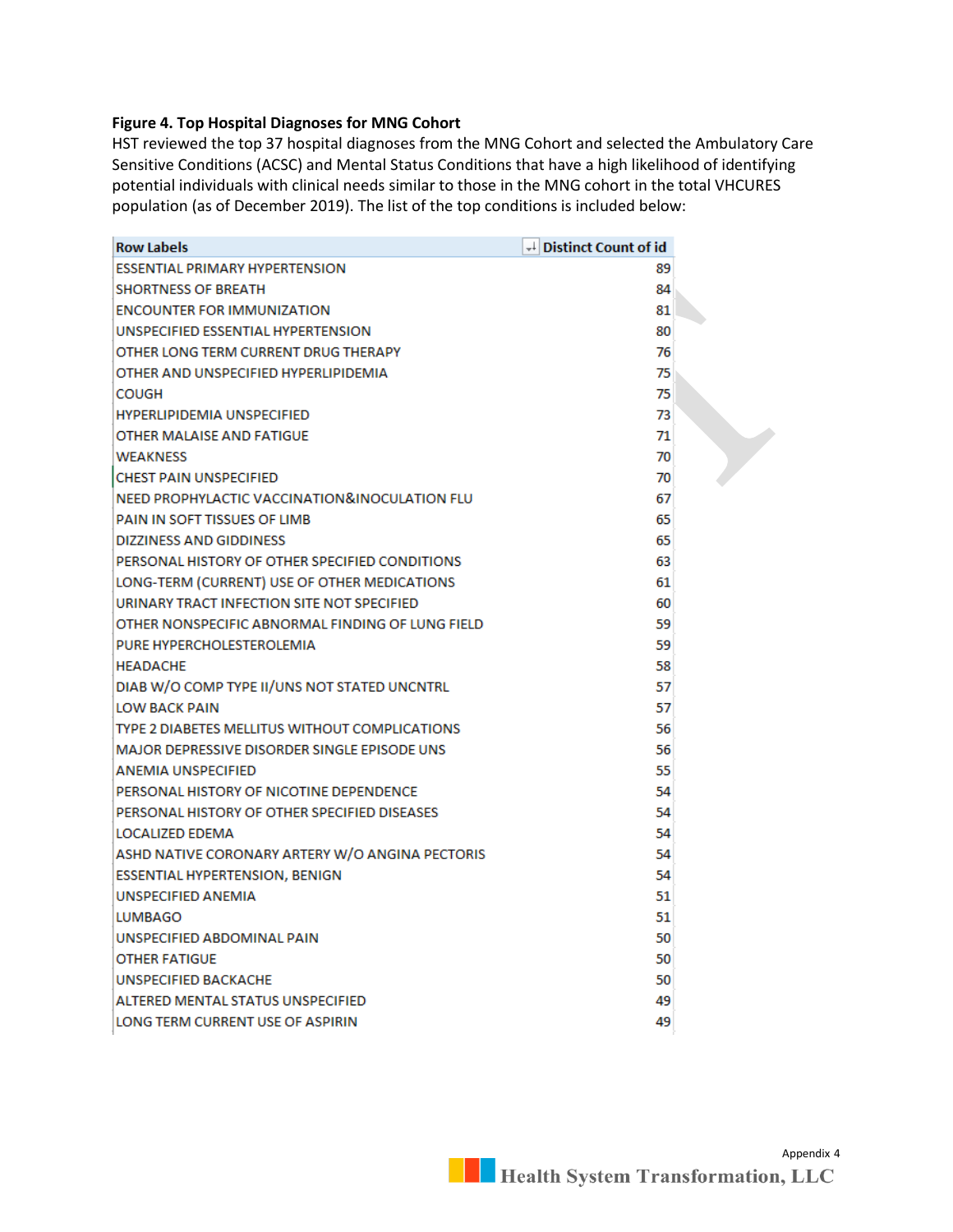# **Potential MNG Population Data and Analysis**

### **Introduction on the Methodology for the Potential MNG Population<sup>31</sup>**

- Using the Top MNG Cohort ACSCs and Mental Status Conditions, HST determined that:
	- o 63,422 individuals 45 and older had at least one of those conditions.
		- Of the 63,422 individuals 45 and older, 96 individuals do not have location, age, or insurance data, lowering the number to 63,326.
- HST further filtered down those numbers to identify those that were within the middle 80% range (between \$3,330.35 and \$67,667.36) and middle 90% range (between \$2,002.04 & \$90,035.28) of each member of the MNG Cohort's Annual Spend.
	- o Of the 63,326 individuals 45 and older with insurance data:
		- **•** Those with annual spends falling within the middle 80% range  $= 14,176$ 
			- Those with Commercial insurance  $= 2,589$ 
				- Those with Medicare  $= 11.587$
		- Those with annual spends falling within the  $90\%$  range = 18,086
			- Those with Commercial insurance  $= 3,371$
			- Those with Medicare  $= 14.715$
- Individuals 45 and older represent 96.7% of the total MNG Cohort.

<sup>&</sup>lt;sup>31</sup> This analysis does not include those individuals covered by ERISA plans.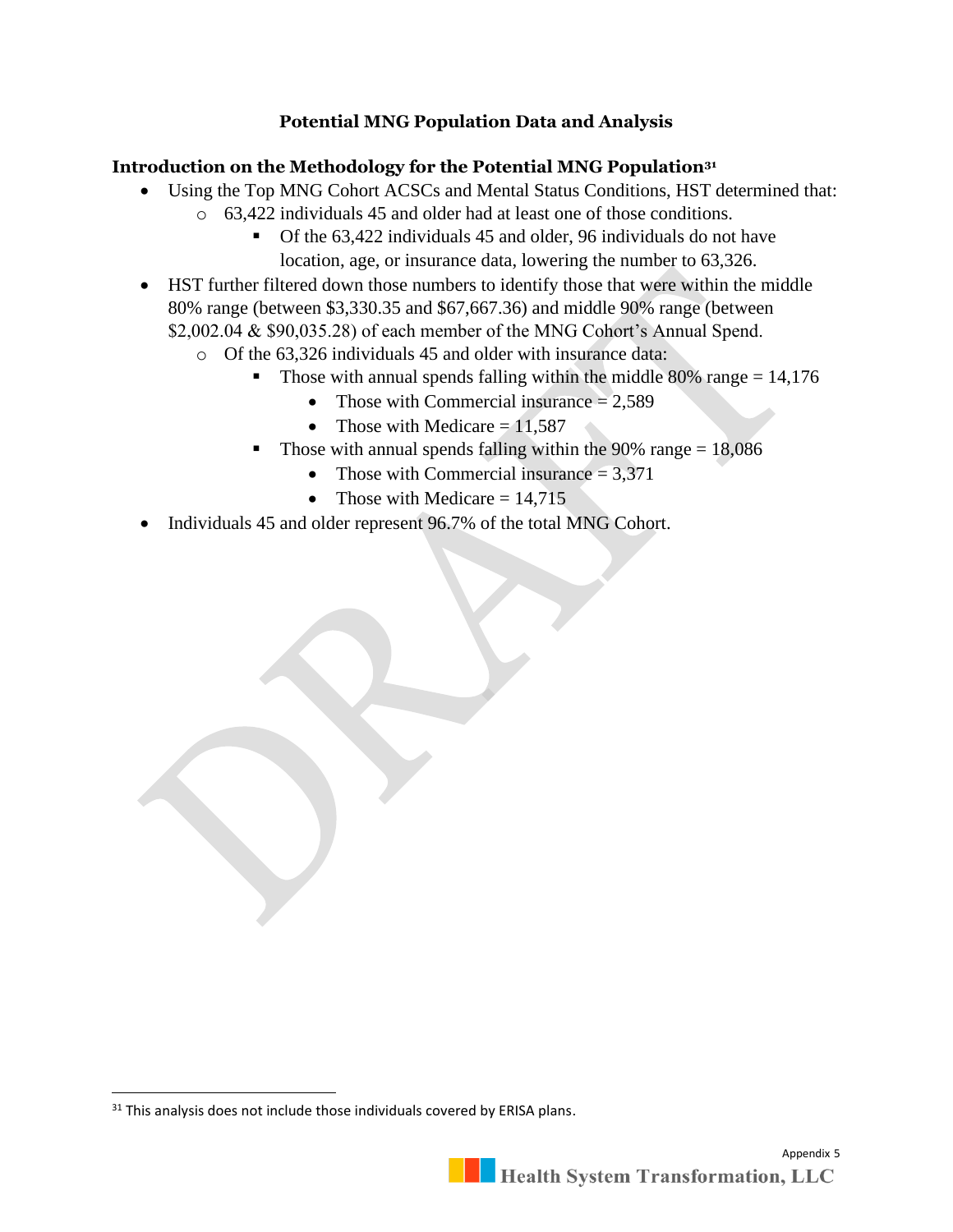# MNG Cohort Figures and Analysis



**Figure 5.1 Breakdown of Potential MNG Beneficiary Members by County (45+ Breakdown)** The following is the county breakdown for 45 and up.

Of the 63,422 individuals 45 and older, 96 individuals do not have location data.